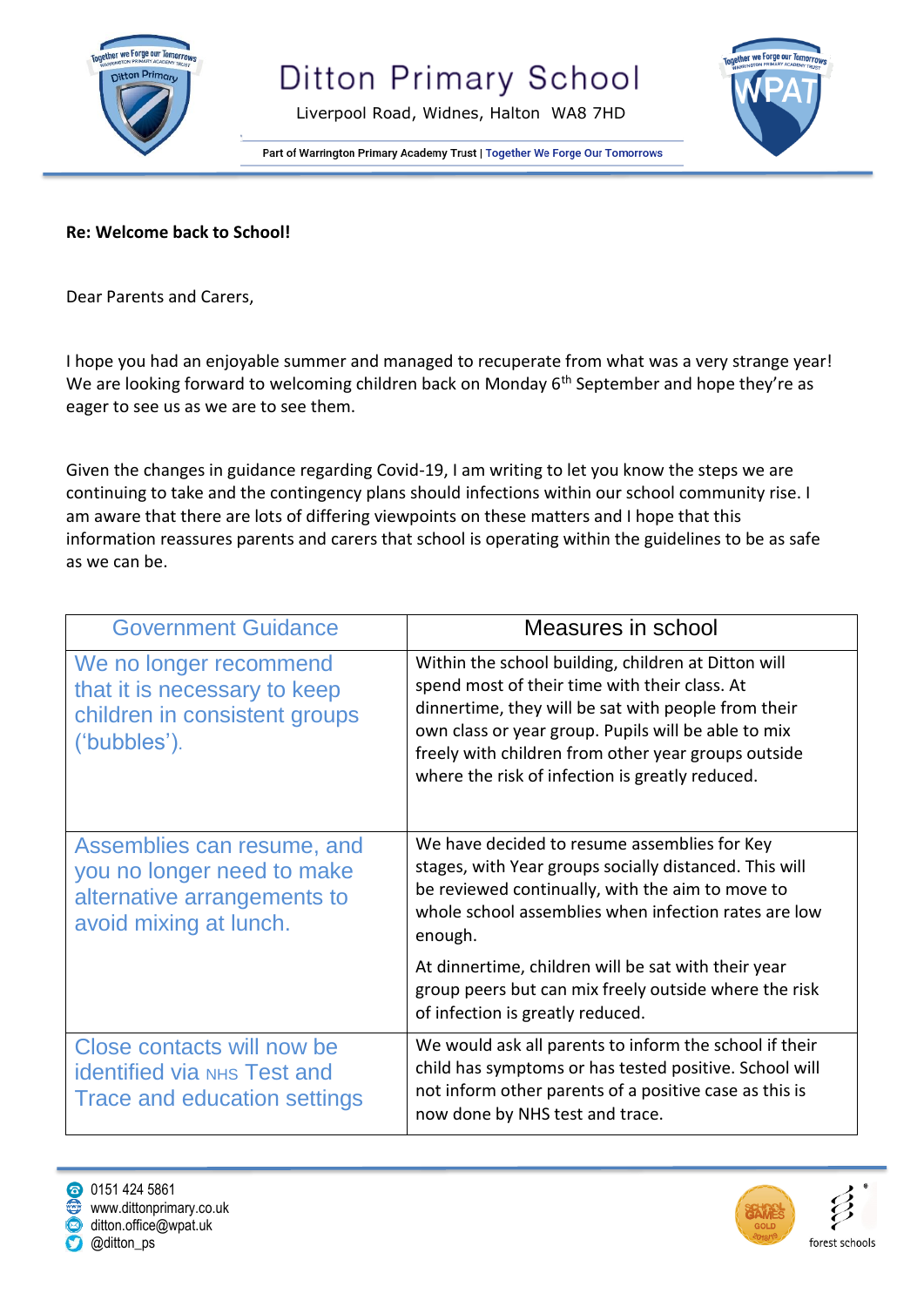

Liverpool Road, Widnes, Halton WA8 7HD



Part of Warrington Primary Academy Trust | Together We Forge Our Tomorrows

| will no longer be expected to<br>undertake contact tracing.                                                                                                                        | If a child or double vaccinated adult is identified as a<br>close contact of a positive case, they are asked to take<br>a PCR test but they do not need to isolate. Children<br>are expected to attend school as normal.                                                                                                                                                                                    |
|------------------------------------------------------------------------------------------------------------------------------------------------------------------------------------|-------------------------------------------------------------------------------------------------------------------------------------------------------------------------------------------------------------------------------------------------------------------------------------------------------------------------------------------------------------------------------------------------------------|
| Face coverings are no longer<br>advised for pupils, staff and<br>visitors either in classrooms<br>or in communal areas.                                                            | We will no longer ask parents to wear masks on the<br>playground as the risk of infection outdoors is greatly<br>reduced however we understand that some parents<br>and carers may wish to continue to. Given the rising<br>infection rates we will ask visitors and parents that<br>come into school to wear a face covering unless<br>medically exempt. Face coverings will not be worn in<br>classrooms. |
|                                                                                                                                                                                    | We would ask that parents continue to contact school<br>by email and telephone in the first instance rather<br>than coming into the office.                                                                                                                                                                                                                                                                 |
| Where appropriate, you<br>should support those who<br>need to self-isolate because<br>they have tested positive to<br>work or learn from home if<br>they are well enough to do so. | If children are required to isolate, and where they are<br>well enough to do so, they will be expected to access<br>the lived streamed lessons vis Microsoft Teams.<br>School will provide support with devices if needed.<br>This will ensure that no child's education is disrupted.                                                                                                                      |

We will continue to reinforce and encourage good hand hygiene with the use of hand washing and hand sanitiser. The 'catch it, bin it, kill it' approach to respiratory hygiene will also continue. Other measures that will continue in school include the increased frequency of cleaning, especially of high touch areas within the school.

Good ventilation has been identified as a significant factor in reducing the risk of transmission. Where possible, windows within school will remain open and doors will be open at break times to ensure a change of air within rooms. As the weather becomes colder, windows will be opened for periods of time (especially at break times) so that the temperature within classrooms is conducive for learning. The government has announced that CO2 monitors will be provided to schools and we plan to use these to ensure all spaces have adequate ventilation.

Staff will continue to take lateral flow tests twice a week.

We have also developed a contingency plan which outlines measures that we can take if infection rates rise within school. These are steps that may be taken in conjunction with advice from Public Health and the Local Authority. Please see the attached file for more details of this.